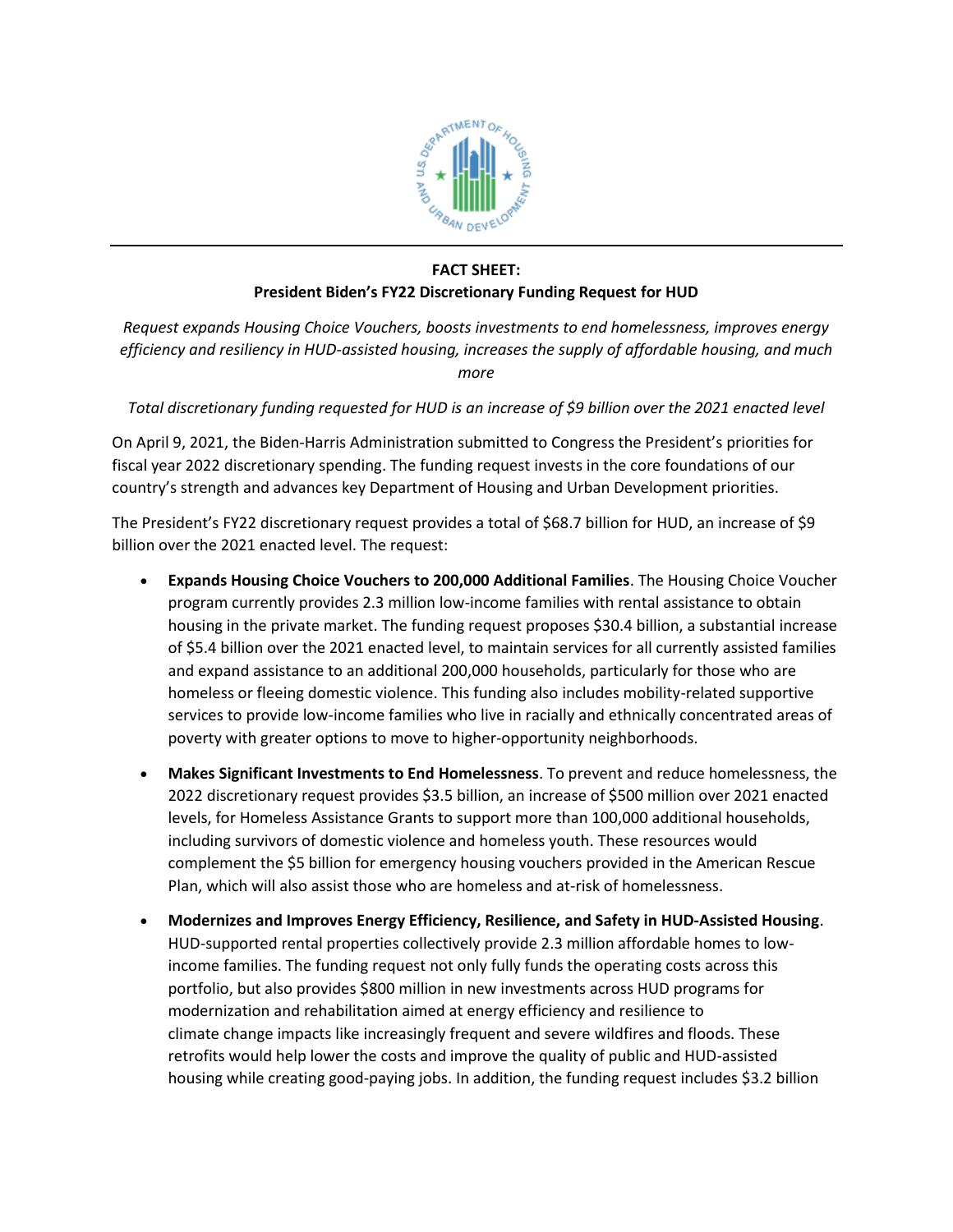for Public Housing modernization grants, an increase of \$435 million above the 2021 enacted level.

- **Increases the Supply of Affordable Housing**. To address the critical shortage of affordable housing in communities throughout the Nation, the discretionary request provides a \$500 million increase to the HOME Investment Partnerships Program, for a total of \$1.9 billion, to construct and rehabilitate affordable rental housing, and to support other housing-related needs. This is the highest funding level for HOME since 2009. In addition, the funding request provides \$180 million to support 2,000 units of new permanently affordable housing for the elderly and persons with disabilities, supporting the Administration's priority to maximize independent living for people with disabilities.
- **Invests in Affordable Housing in Tribal Communities.** Native Americans are seven times more likely to live in overcrowded conditions and five times more likely to have plumbing, kitchen or heating problems than all U.S. households. The funding request helps address poor housing conditions in tribal areas by providing \$900 million to fund tribal efforts to expand affordable housing, improve housing conditions and infrastructure, and increase economic opportunities for low-income families.
- **Spurs Infrastructure Modernization and Rehabilitation in Marginalized Communities**. The funding request provides \$3.8 billion for Community Development Block Grant program, which includes a targeted increase of \$295 million to incentivize communities to direct formula funds toward the modernization and rehabilitation of public infrastructure and facilities in historically underfunded and marginalized communities facing persistent poverty.
- **Reduces Lead and Other Home Health Hazards for Vulnerable Families**. The funding request provides \$400 million, an increase of \$40 million, for State and local governments and nonprofits to reduce lead-based paint and other health hazards in the homes of low-income families with young children. The CDC identifies the risk for lead exposure as greatest for children from racial and ethnic minority groups and children in families living below the poverty level, and the Lead Hazard and Healthy Homes grants target interventions to these most at-risk communities.
- **Supports Access to Homeownership and Pandemic Relief**. The discretionary request supports access to homeownership for underserved borrowers through the Federal Housing Administration's (FHA) mortgage insurance programs. FHA is a crucial source of mortgage financing for first-time and minority homebuyers, who accounted for 83 percent and 37 percent, respectively, of FHA home purchase loans in 2020. In addition, through its expanded and streamlined loss mitigation program, FHA continues to provide urgent relief to homeowners suffering financially due to the COVID-19 pandemic.
- **Promotes Efforts to Prevent and Redress Housing Discrimination**. The funding request provides \$85 million in grants to support State and local fair housing enforcement organizations and to further education, outreach, and training on rights and responsibilities under Federal fair housing laws. The discretionary request also invests in HUD staff and operations capacity to deliver on the President's housing priorities, including commitments outlined in the Presidential